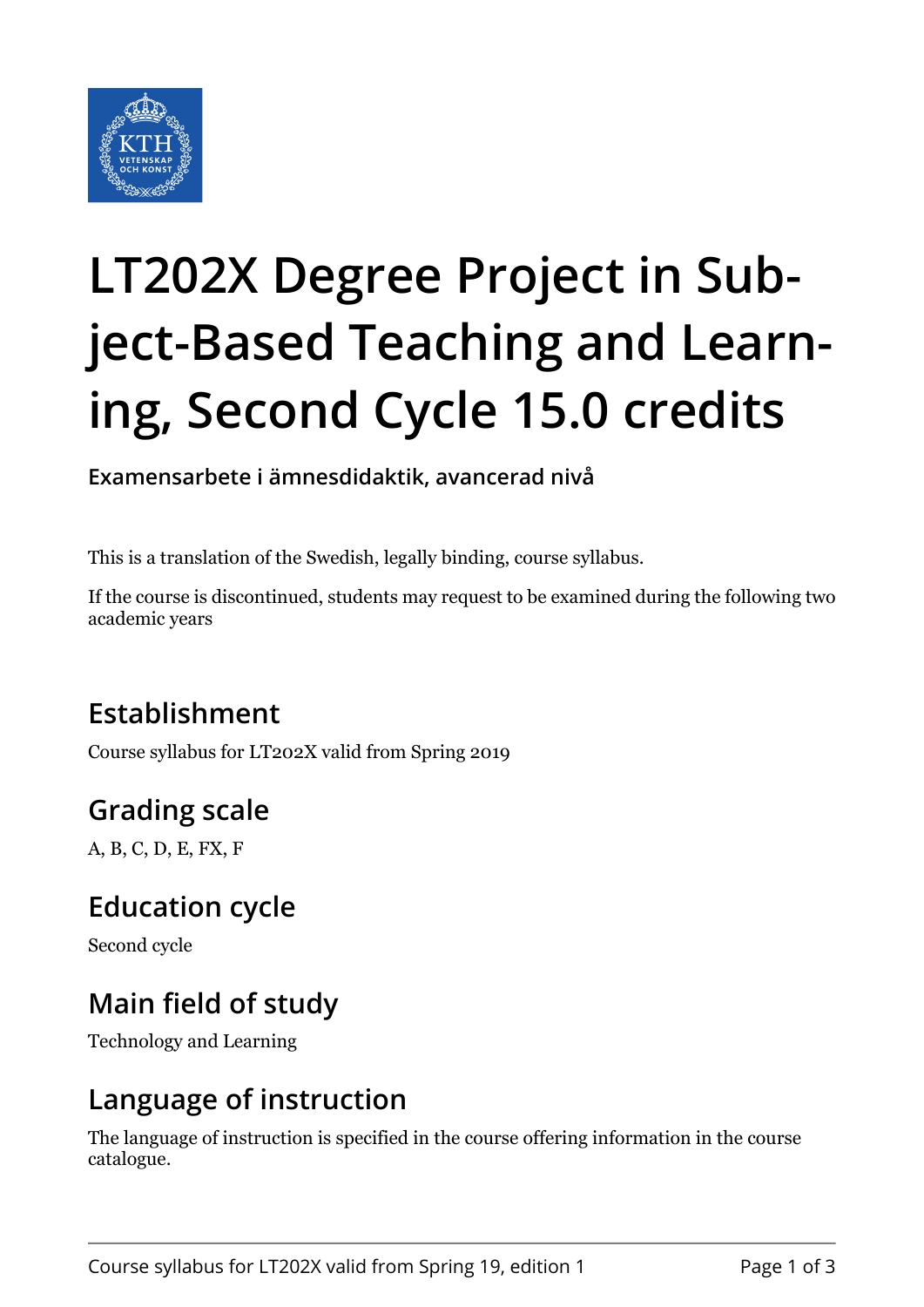## **Intended learning outcomes**

On completion of the course, the student is expected to have the ability to independently

- formulate a scientific research question within the education sciences, related to the teaching of technology, mathematics or natural sciences

- use relevant knowledge and skills acquired in the study programme, choose suitable scientific methods, and justify these choices

- within given frameworks, even with limited information, examine, analyse and discuss complex issues, as well as deal with more advanced problems within his/her area of teaching

- reflect on, evaluate and critically review the scientific results of his/her own work and that of others

- formulate relevant and justified conclusions with reference to earlier research

- reflect on his/her newly acquired knowledge in relation to the teaching mission, as well as to previous courses and professional or vocational experience

- document and present his/her work to a given target group,with high expectations on structure, formatting and language

- identify his/her need for additional knowledge and continuously develop his/her competence

#### **Course contents**

The course consists of independently designing, documenting, and completing a project. This implies deciding on a research question, systematically collecting data, analysing and processing the question using scientific methodology, and presenting this piece of work. The work should display the ability to systematically reflect on knowledge that is related to the future profession.

## **Disposition**

Assessment takes place through a written report, an oral presentation, and critical examination of another student's degree project. Assessment of the degree project will be made with particular regard to the following points:

1. The process behind the project, including understanding of the assignment and its relevance for the future profession; the student's ability to work independently and follow the set time plan for the work.

2. Scientific contents, including understanding of the theoretical background

3. Presentation, i.e. written and oral presentation, including interpretation and analysis of results and a critical examination of a peer's degree project

The grading criteria of the course are distributed at the beginning of the course.